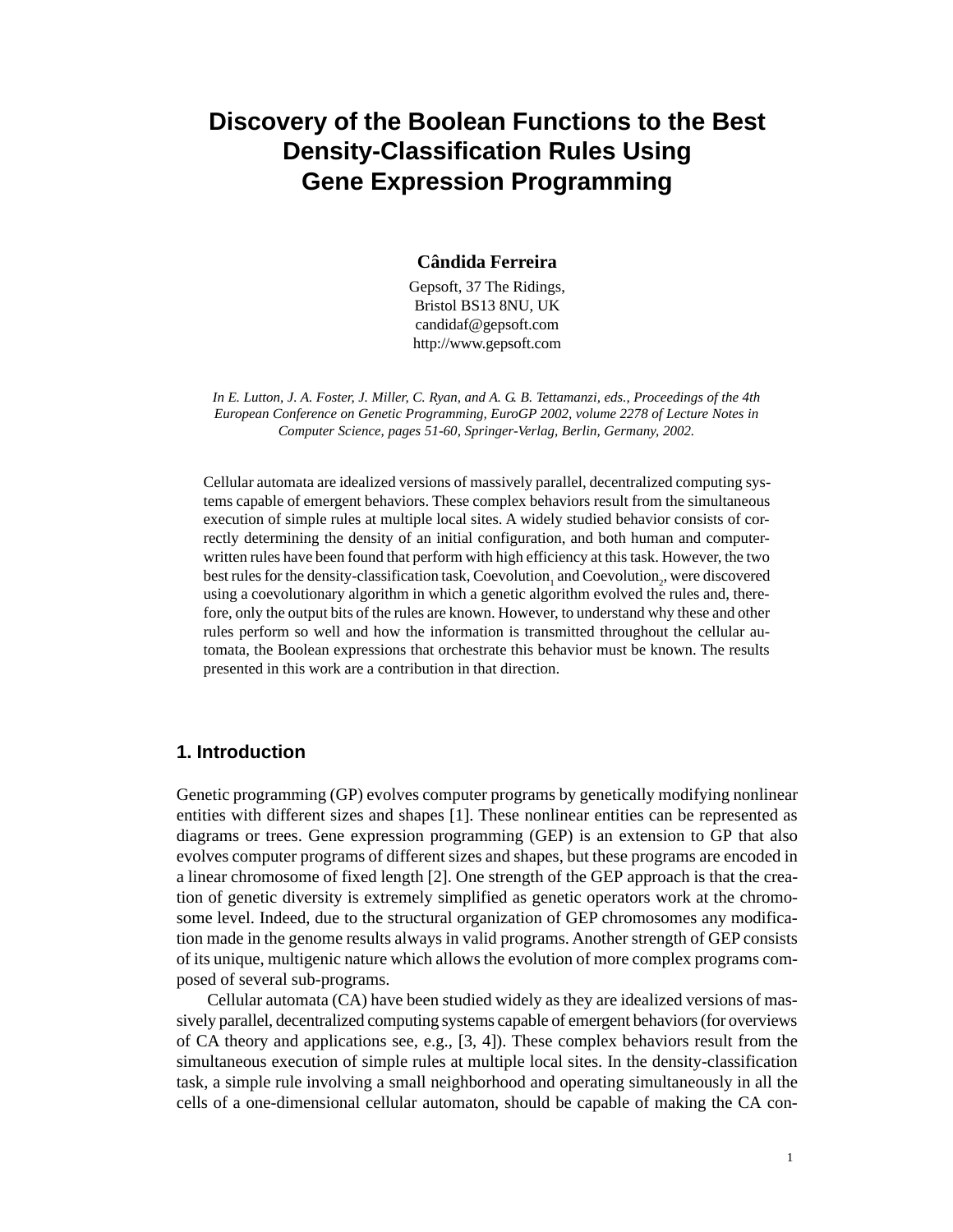verge into a state of all 1's if the initial configuration (IC) has a higher density of 1's, or into a state of all 0's if the IC has a higher density of 0's.

The challenging problem of density-classification started with the Gacs-Kurdyumov-Levin rule (GKL rule) [5], designed in 1978 by hand to study reliable computation and phase transitions in one-dimensional spatially extended systems. Although not especially designed for the density-classification task, the GKL rule was for some time the rule with best performance on this task [6]. In 1993, Lawrence Davis obtained a new rule modifying the GKL rule [7]. This new rule, Davis rule, achieved an accuracy slightly better than the GKL rule. Similarly, Rajarshi Das cleverly modified rules discovered by genetic algorithms (GAs), obtaining a new rule (Das rule) that performed slightly better than the GKL rule and the Davis rule [7]. Genetic programming discovered a new rule (GP rule) slightly better than the previous rules [7]. Gene expression programming discovered two new rules  $(GEP_1)$  and  $\text{GEP}_2$  rules) better than all the previous rules [2]. And finally, Juillé and Pollack [8], using coevolutionary learning, discovered two new rules (Coevolution<sub>1</sub> and Coevolution<sub>2</sub>) significantly better than all the previous rules.

However, the two best rules, Coevolution<sub>1</sub> and Coevolution<sub>2</sub>, were discovered using a coevolutionary approach in which a GA evolved the rules and, therefore, only the output bits of the rules are known. However, if we want to understand why these rules perform so well and how the information is transmitted throughout the CA, it is mandatory to know the Boolean expressions that orchestrate the behavior of the CA. In this work, GEP is successfully applied to find the Boolean expressions behind the two best density-classification rules, providing a useful resource for future research on emergent behavior.

### **2. Genetic Algorithms**

Gene expression programming belongs to a wider group of genetic algorithms as it uses populations of individuals, selects individuals according to fitness, and introduces genetic variation using one or more genetic operators [2, 6].

#### **2.1. Fundamental Classes of Genetic Algorithms**

Structurally, genetic algorithms can be subdivided in three fundamental groups: i) Genetic algorithms with individuals consisting of linear chromosomes of fixed length devoid of complex expression. In these systems, replicators (chromosomes) survive by virtue of their own properties. The algorithm invented by Holland [9] belongs to this group, and is known as genetic algorithm or GA; ii) Genetic algorithms with individuals consisting of ramified structures of different sizes and shapes and, therefore, capable of assuming a richer number of functionalities. In these systems, replicators (ramified structures) also survive by virtue of their own properties. The algorithm invented by Cramer [10] and later developed by Koza [1] belongs to this group and is known as genetic programming or GP; iii) Genetic algorithms with individuals encoded as linear chromosomes of fixed length which are afterwards expressed as ramified structures of different sizes and shapes. In these systems, replicators (chromosomes) survive by virtue of causal effects on the phenotype (ramified structures). The algorithm invented by myself [2] belongs to this group and is known as gene expression programming or GEP.

The fact that GEP shares with GP the same kind of ramified structure, shows that GEP can be used, for one thing, to retrace easily the steps undertaken by GP and, for another, to explore easily new frontiers opened up by the crossing of the phenotype threshold. Next follows a brief introduction to gene expression programming.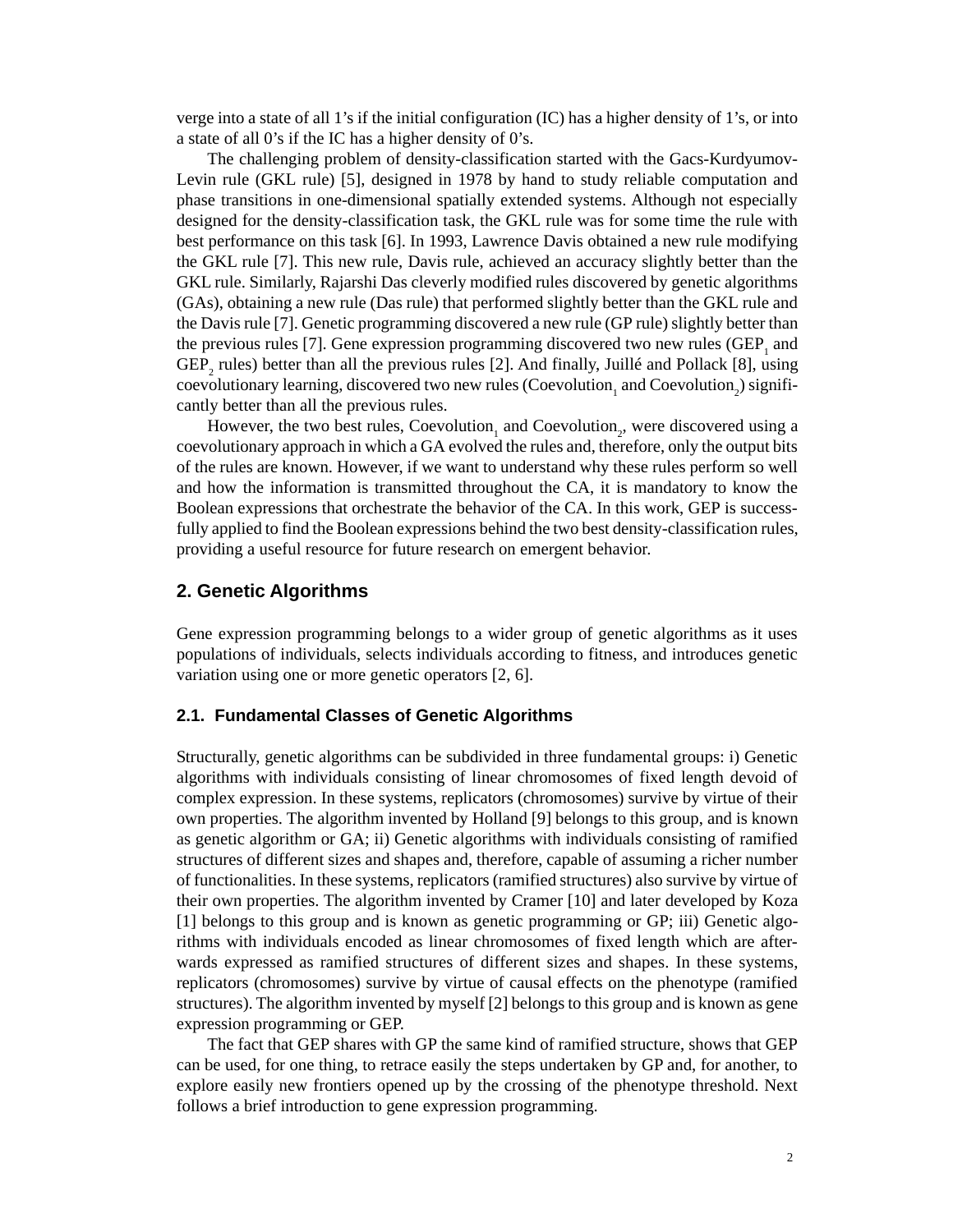#### **2.2. Gene Expression Programming**

The phenotype of GEP individuals consists of the same kind of diagram representations used by GP. However, these complex entities are encoded in simpler, linear structures of fixed length - the chromosomes. Thus, the main players in GEP are two entities: the chromosomes and the ramified structures or expression trees (ETs), being the latter the expression of the genetic information encoded in the former. The process of information decoding (from the chromosomes to the ETs) is called translation. And this translation implies obviously a kind of code and a set of rules. The genetic code is very simple: a one-to-one relationship between the symbols of the chromosome and the functions or terminals they represent. The rules are also very simple: they determine the spatial organization of the functions and terminals in the ETs and the type of interaction between sub-ETs in multigenic systems.

In GEP there are therefore two languages: the language of the genes and the language of ETs and, in this simple replicator/phenotype system, knowing the sequence or structure of one, is knowing the other. In nature, although the inference of the sequence of proteins given the sequence of genes and *vice versa* is possible, practically nothing is known about the rules that determine the three-dimensional structure of proteins. But in GEP, thanks to the simple rules that determine the structure of ETs and their interactions, it is possible to infer exactly the phenotype given the sequence of a gene, and *vice versa*. This bilingual and unequivocal system is called *Karva* language. The details of this language are given below.

#### 2.2.1. Open Reading Frames and Genes

In GEP, the genome or chromosome consists of a linear, symbolic string of fixed length composed of one or more genes. Despite their fixed length, GEP chromosomes code for ETs with different sizes and shapes, as will next be shown.

The structural organization of GEP genes is better understood in terms of open reading frames (ORFs). In biology, an ORF or coding sequence of a gene begins with the "start" codon, continues with the amino acid codons, and ends at a termination codon. However, a gene is more than the respective ORF, with sequences upstream of the start codon and sequences downstream of the stop codon. Although in GEP the start site is always the first position of a gene, the termination point not always coincides with the last position of a gene. It is common for GEP genes to have non-coding regions downstream of the termination point. (For now these non-coding regions will not be considered because they do not interfere with the product of expression.)

Consider, for example, the algebraic expression:

$$
\frac{a \cdot b}{c} + \sqrt{d - e} \tag{1}
$$

It can also be represented as a diagram:



where "Q" represents the square root function.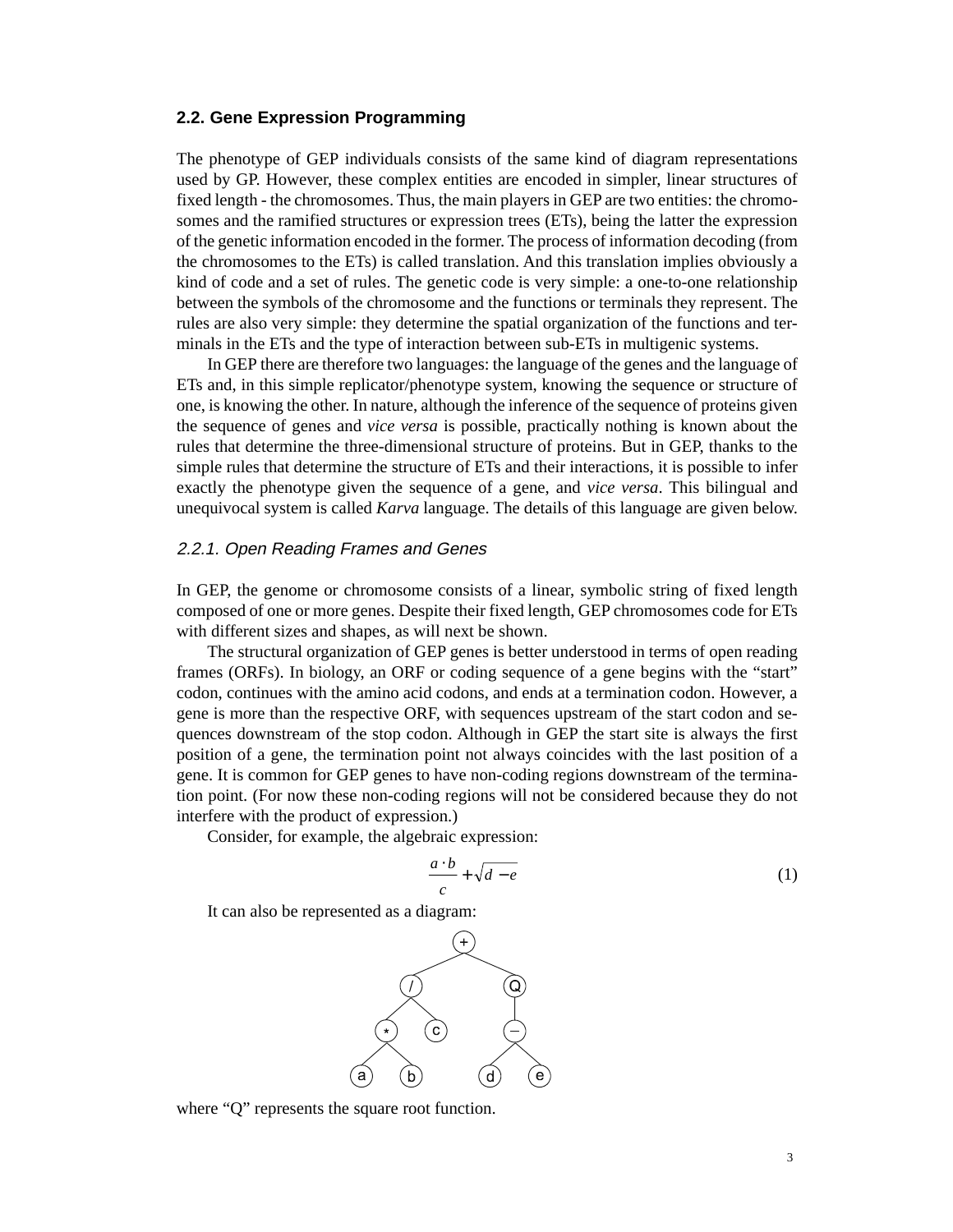This kind of diagram representation is in fact the phenotype of GEP chromosomes, being the genotype easily inferred from the phenotype as follows:

$$
0123456789
$$
  
+/ $Q$ \*c-abde (2)

which is the straightforward reading of the ET from left to right and from top to bottom (exactly as we read a page of text). The expression (2) is an ORF, starting at "+" (position 0) and terminating at "e" (position 9). These ORFs are called K-expressions (from Karva notation).

Consider another ORF, the following K-expression:

$$
012345678901
$$
  
\*-/ $Q$ b+b+aaab (3)

Its expression as an ET is also very simple and straightforward. To express correctly the ORF, the rules governing the spatial distribution of functions and terminals must be followed. The start position (position 0) in the ORF corresponds to the root of the ET. Then, below each function are attached as many branches as there are arguments to that function. The assemblage is complete when a baseline composed only of terminals (the variables or constants used in a problem) is formed. So, for the K-expression (3) above, the following ET is formed:



Looking at the structure of GEP ORFs only, it is difficult or even impossible to see the advantages of such a representation, except perhaps for its simplicity and elegance. However, when ORFs are analyzed in the context of a gene, the advantages of this representation become obvious. As stated previously, GEP chromosomes have fixed length, and they are composed of one or more genes of equal length. Therefore the length of a gene is also fixed. Thus, in GEP, what varies is not the length of genes but the length of the ORFs. Indeed, the length of an ORF may be equal to or less than the length of the gene. In the first case, the termination point coincides with the end of the gene and, in the last case, the termination point is somewhere upstream of the end of the gene.

As will next be shown, the non-coding sequences of GEP genes are extremely important for they allow the modification of the genome using any genetic operator without restrictions, producing always syntactically correct programs. The section proceeds with the study of the structural organization of GEP genes in order to show how these genes invariably code for syntactically correct programs and why they allow the unconstrained application of numerous genetic operators.

#### 2.2.2. Structural Organization of Genes

GEP genes are composed of a head and a tail. The head contains symbols that represent both functions and terminals, whereas the tail contains only terminals. For each problem, the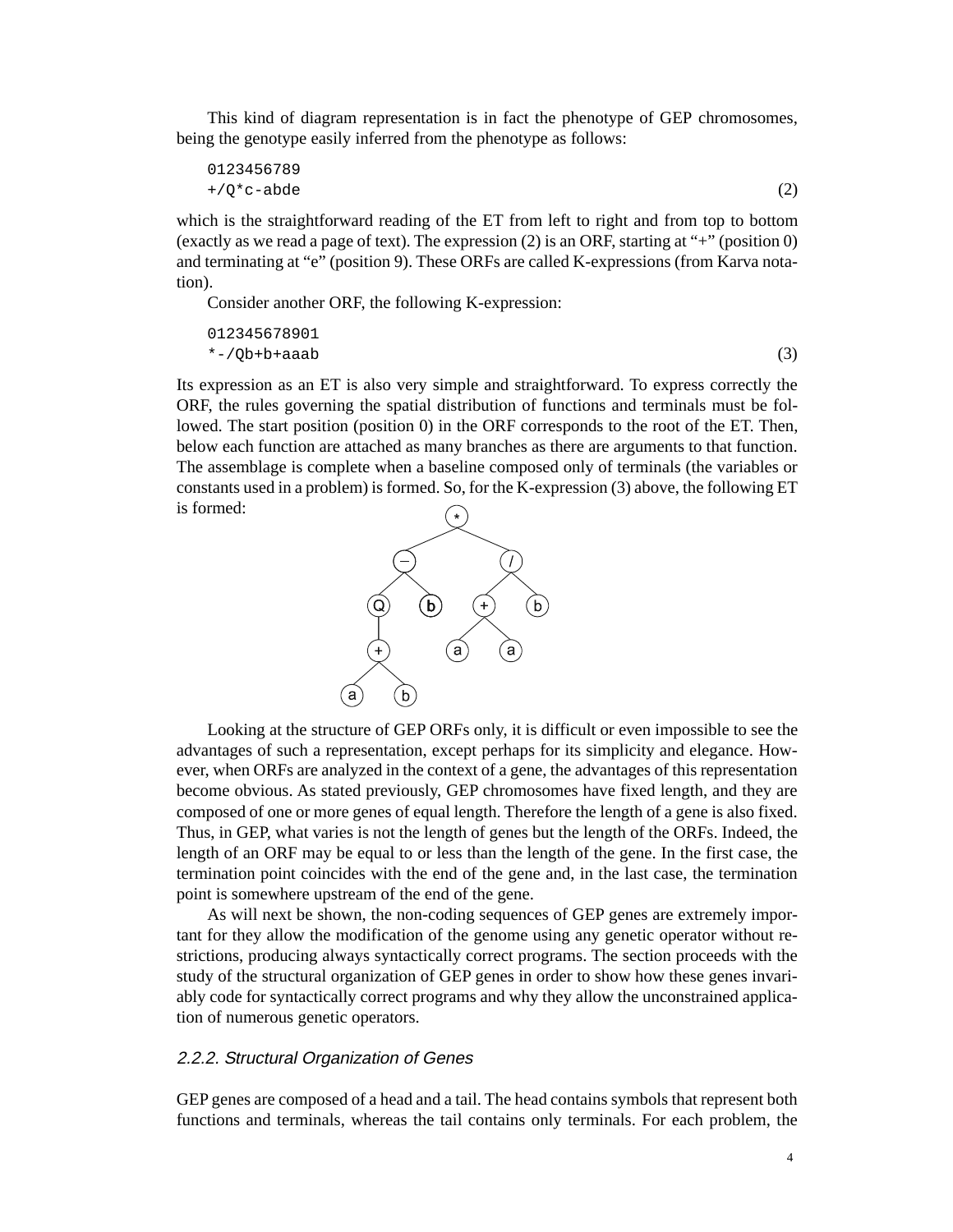length of the head *h* is chosen, whereas the length of the tail *t* is a function of *h* and maximum arity *n*, and is evaluated by the equation:

$$
t = h \cdot (n-1) + 1 \tag{4}
$$

Consider a gene for which the set of functions consists of  $F = \{Q, *, /, -, +\}$  and the set of terminals  $T = \{a, b\}$ . In this case,  $n = 2$ ; and if an  $h = 15$  is chosen, then  $t = 16$ . Thus, the length of the gene  $g$  is  $15+16=31$ . One such gene is shown below (the tail is shown in bold):

$$
0123456789012345678901234567890
$$
  
\n[0.5\)](mailto/aq/b*ab/qa*b*-<b>ababababbbba</b></a>\n<math display=)

It codes for an ET with eight nodes. Note that, in this case, the ORF ends at position 7 whereas the gene ends at position 30.

Suppose now a mutation occurred at position 2, changing the "Q" into "+". Then the following gene is obtained:

$$
0123456789012345678901234567890
$$
  
\n
$$
(\alpha + \beta + \alpha) \alpha + \beta + \alpha
$$

In this case, its expression gives a new ET with 18 nodes. Note that the termination point shifts 10 positions to the right (position 17).

Obviously the opposite might also happen, and the ORF can be shortened. For example, consider again gene (5) above, and suppose a mutation occurred at position 5, changing the "\*" into "b", obtaining:

$$
0123456789012345678901234567890
$$
  
\n<a href="mailto/aq/bbab/Qa\*b\*-<b>ababababbbba

Its expression results in a new ET with six nodes. Note that the ORF ends at position 5, shortening the parental ET in two nodes.

So, despite their fixed length, GEP genes have the potential to code for ETs of different sizes and shapes, being the simplest composed of only one node (when the first element of a gene is a terminal) and the biggest composed of as many nodes as the length of the gene (when all head elements are functions with maximum arity).

It is evident from the examples above, that any modification made in the genome, no matter how profound, results always in a structurally correct ET as long as the structural organization of genes is maintained. Indeed, the implementation of high-performing genetic operators in GEP is a child's play, and Ferreira [2] describes seven: point mutation, RIS and IS transposition, two- and one-point recombination, gene transposition and gene recombination.

#### 2.2.3. Multigenic Chromosomes

GEP chromosomes are usually composed of more than one gene of equal length. For each problem or run, the number of genes, as well as the length of the head, are *a priori* chosen. Each gene codes for a sub-ET and the sub-ETs interact with one another forming a more complex multi-subunit ET.

Consider the following chromosome with length 45, composed of three genes:

012345678901234012345678901234012345678901234 Q/\*b+Qa**babaabaa**-abQ/\*+**bababbab**\*\*-\*bb/**babaaaab** (8)

It has three ORFs, and each ORF codes for a sub-ET. Position 0 marks the start of each gene.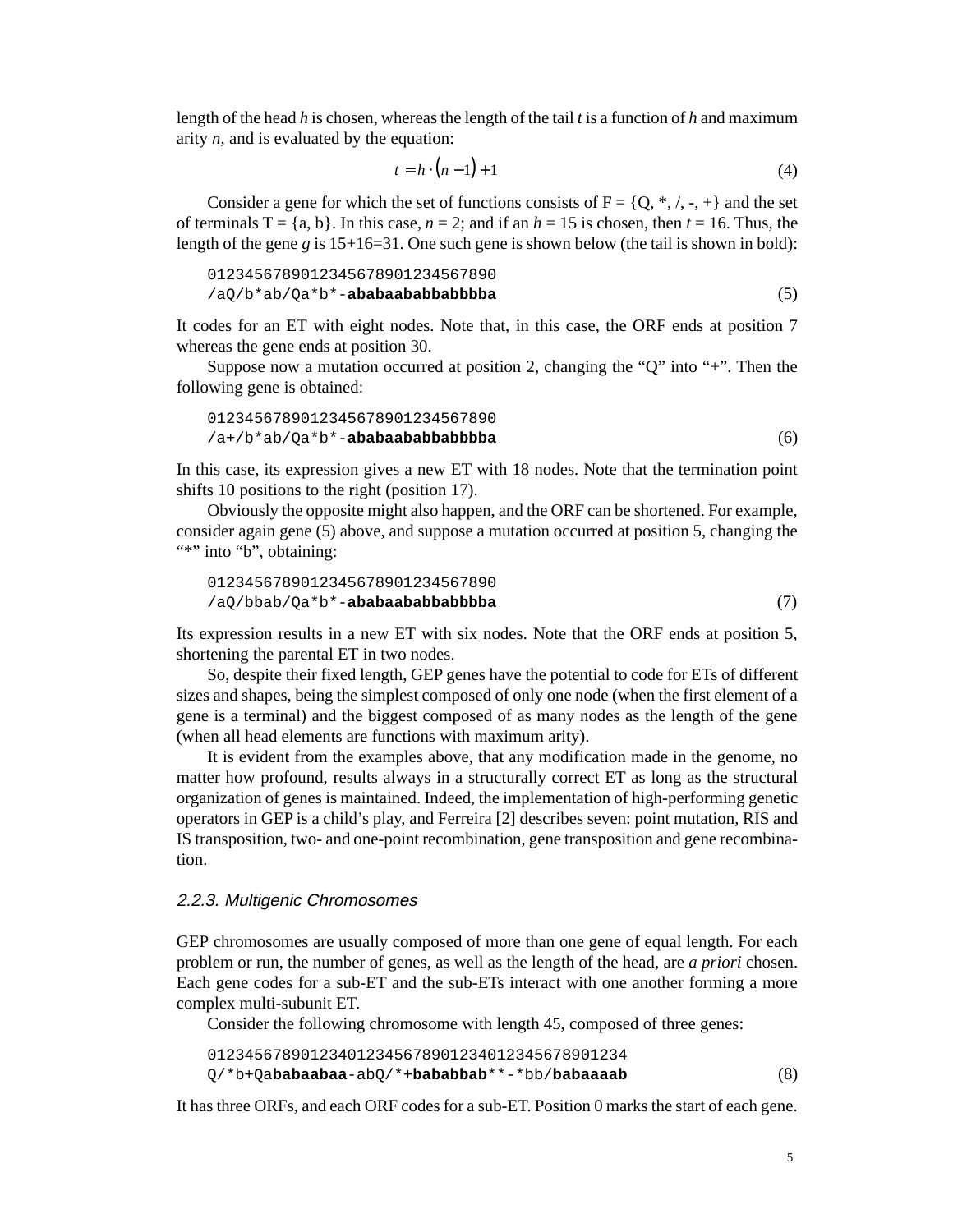The end of each ORF, though, is only evident upon construction of the respective sub-ET. In this case, the first ORF ends at position 8; the second ORF ends at position 2; and the last ORF ends at position 10. Thus, GEP chromosomes are composed of one or more ORFs, each ORF coding for a structurally and functionally unique sub-ET. Depending on the problem at hand, the sub-ETs encoded by each gene may be selected individually according to their respective fitness (for example, in problems with multiple outputs), or they may form a more complex, multi-subunit ET where individual sub-ETs interact with one another by a particular kind of posttranslational interaction or linking. For instance, algebraic sub-ETs are usually linked by addition or multiplication whereas Boolean sub-ETs are usually linked by OR, AND, or IF.

### **3. The Density-Classification Task**

The simplest CA is a wrap-around array of *N* binary-state cells, where each cell is connected to *r* neighbors from both sides. The state of each cell is updated by a defined rule. The rule is applied simultaneously in all the cells, and the process is iterated for *t* time steps. In the most frequently studied version of the density-classification task,  $N = 149$  and  $r = 3$ . The central cell is represented by "u"; the three cells to the left are represented by "c", "b", and "a"; and the three cells to the right are represented by "1", "2", and "3".

The task of density-classification consists of correctly determining whether ICs contain a majority of 1's or a majority of 0's, by making the system converge, respectively, to an all 1's state, or to a state of all 0's. As the density of an IC is a function of *N* arguments, the actions of local cells with limited information and communication must be coordinated with one another in order to classify correctly the ICs. Indeed, to find by hand, in a search space of 2128 transition rules, CA rules that perform well is an almost impossible task and, therefore, several evolutionary algorithms were used to evolve better rules than the GKL rule [2, 7, 8, 11, 12, 13]. The best rules with performances of 86.0% (Coevolution<sub>2</sub>) and 85.1%  $(Coevolution<sub>1</sub>)$  were discovered using a coevolutionary approach between ICs and rules evolved by a GA [8]. The Boolean expressions of these rules are not known and little or no knowledge can be extracted from the output bits of their rule tables. In the next section, GEP is used to find the solutions to these rules.

## **4. Discovering the Boolean Functions to the Best Rules for the Density-Classification Task**

The space of possible rules for Boolean functions of seven arguments is the huge space of  $2^{27} = 2^{128}$  rules, and the size of the space of possible computer programs that can be composed using the elements of the function and terminal sets is greater still. Therefore, the discovery of the Boolean functions to the Coevolution<sub>1</sub>, and Coevolution<sub>2</sub> rules is no trivial task and, in fact, their discovery by GEP involved several optimization runs where the best solution of a run was used as seed to evolve better programs. This kind of strategy is inevitable while trying to solve real-world problems of great complexity. Good intermediate solutions are some times hard to find, and start everything anew is no guarantee that a perfect solution or even a better intermediate solution will be found. Therefore, it is advantageous to use a good intermediate solution as seed to start a new evolutionary cycle, with the advantage that the seed or the evolutionary conditions can be slightly changed before an optimization. For instance, we can increase the gene length, introduce or remove a neutral gene, introduce or remove new functions in the function set, linearize a multigenic solution, change the fitness function or the selection environment, change the population size, change the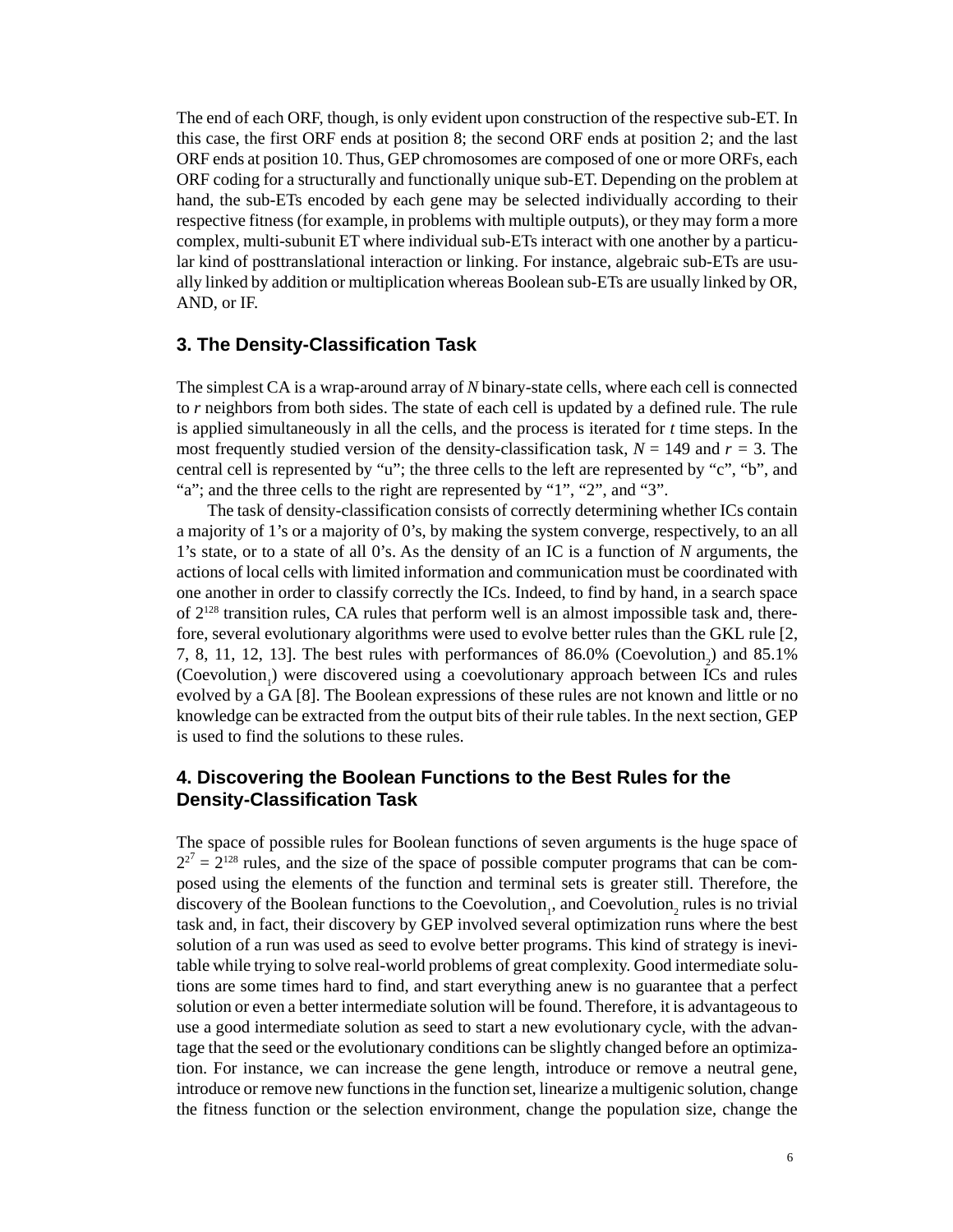genetic operators or their rates, and so forth. The particular evolutionary strategy followed in each case is given below.

#### **4.1. Experimental Setup**

The total  $2^7 = 128$  transition states of each rule consists of the fitness cases used to evaluate fitness. In all cases, the set of functions  $F = \{ N, A, O, X, D, R, I, M \}$  (representing, respectively, NOT, AND, OR, XOR, NAND, NOR, IF, and Majority, where the first is a function of one argument, the second through fifth are functions of two arguments, and the last two are functions of three arguments), and the set of terminals  $T = \{c, b, a, u, 1, 2, 3\}$ . The fitness  $f_i$ of a program *i* is evaluated by the equation:

If 
$$
n \ge \frac{1}{2}C_t
$$
, then  $f_i = n$ ; else  $f_i = 1$  (9)

where *n* is the number of fitness cases correctly evaluated, and  $C<sub>i</sub>$  is the total number of fitness cases. Thus, for the entire set of fitness cases,  $f_{\text{max}} = 128$ .

# 4.2. Coevolution<sub>1</sub> Rule

The Coevolution<sub>1</sub> rule has a performance of 85.1% and was discovered using a coevolutionary approach between GA-evolved rules and ICs [8].

Gene expression programming found the solution to the Coevolution $_1$  rule in four phases. Firstly, chromosomes composed of nine genes of length 22 each were used. The sub-ETs were linked by IF, forming a huge multi-subunit ET. An intermediate solution with fitness 121 was found after 47093 generations of a small initial population of 30 individuals. Then, this intermediate solution was used as seed, and after 11785 generations a better solution with fitness 123 was found. Then, the genes of this intermediate solution were increased from 22 to 34 and populations of 50 individuals were left to evolve for 50000 generations. On generation 37362 an intermediate solution with fitness 127 was discovered. Finally, this program was used as seed to create another population, this time with 50 individuals. After 15189 generations the following perfect solution to the Coevolution, rule was found:

```
MAD21RMDuOa1ab1ucb31bbu1acc31bu1c1
XXM1ROM3Rubaaa3322c2ba13abcu3c1uc1
NOaANMbXIXbb3buc33bc2bba3b21u11uc1
XRRID1ADbDA2cb1bcuu1cbu133u1aaaa3c
AOaOIAcONuDbcca33auauba3332b11b2bb
MXIODuRXOA31122b3cb3a3bau1cbbbb312
MuIADIOXINMa1cua1uu1bu2cab1cuccc2a
NNIMOODR1ODuu31u132u12babc1bu2aub2
IuIIRDOXIMb2cu312ua23a2c3222ba2ab3
```
where the sub-ETs are linked 3-by-3 with IF, forming three big clusters that are, in their turn, linked also 3-by-3 with IF.

# 4.3. Coevolution<sub>2</sub> Rule

The Coevolution<sub>2</sub> rule has a performance of 86.0% and was also discovered using a coevolutionary approach between GA-evolved rules and ICs [8].

The solution to the Coevolution<sub>2</sub> rule was easier to find than the solution to the previous rule. For this problem, populations of 50 individuals with chromosomes composed of 9 genes of length 22 each were used. The sub-ETs were linked also by the IF function.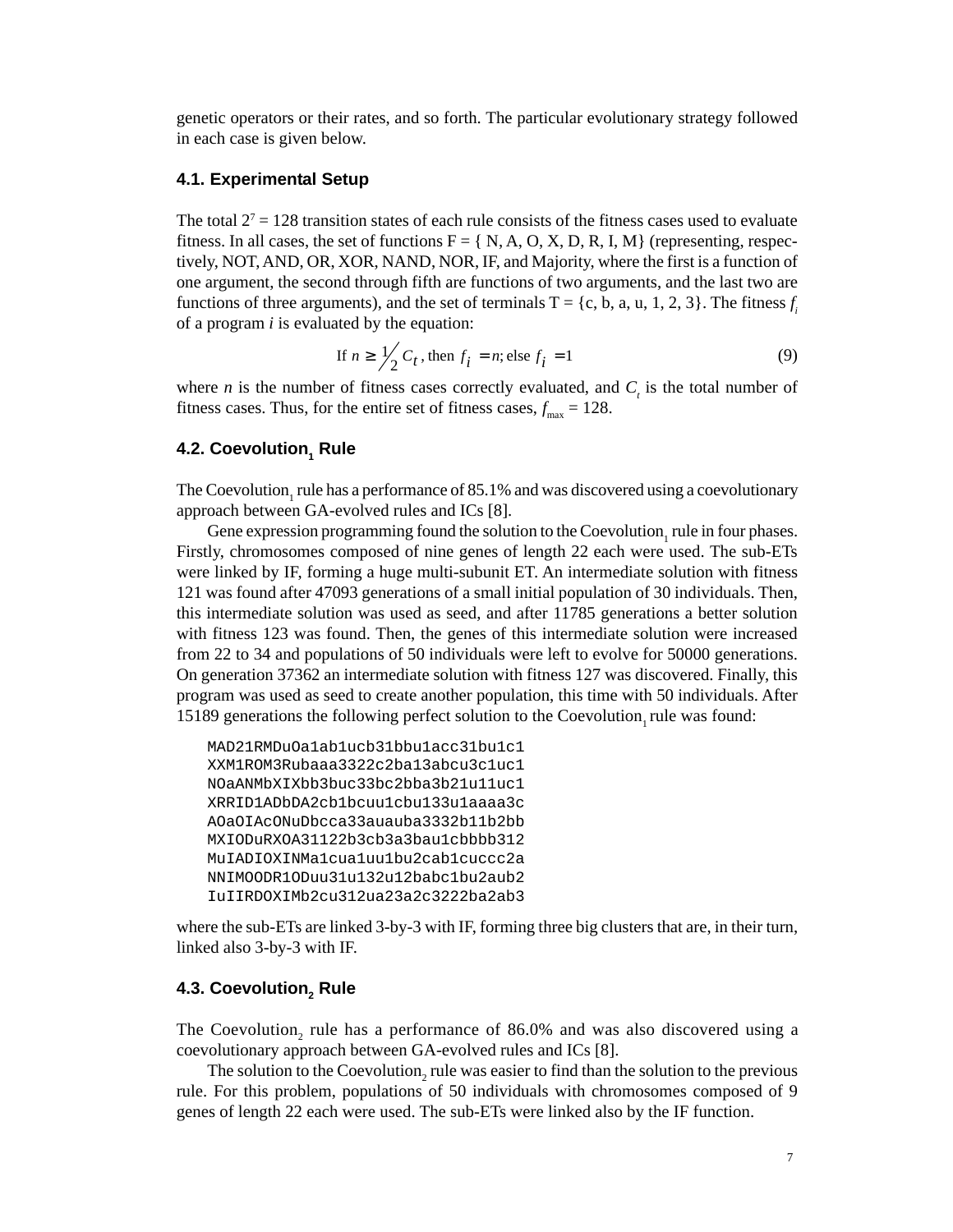In one run, an intermediate solution with fitness 126 was found by generation 18660. This program was used as seed to initialize another evolutionary epoch. After 23807 generations the following solution was found:

```
X3ONOD2acaa1332baa3211
R1XuION1ua33aa3321cbc2
RMaDAM3u1bb13cuuc2bubu
RRRA22X23b31a3a3122aab
M3D33NM2b21u22aa31bc2b
AOAII3ac2a3c2ua2u21u33
DXO1DXI1ab23u11ba1bba1
IMXcDMR1ub1bcua231cuu1
MDIMAMO2ubac212c22ccac
```
which is a perfect solution to the Coevolution<sub>2</sub> rule. The sub-ETs encoded by each gene are linked 3-by-3 with IF, forming three big clusters that are, in their turn, linked also 3-by-3 with IF.

# **5. Conclusions**

Gene expression programming is the most recent development on artificial evolutionary systems and one that brings about a considerable increase in performance due to the crossing of the phenotype threshold [14]. The crossing of the phenotype threshold allows the unconstrained exploration of the search space. Thus, in GEP, the implementation of highperforming search operators such as point mutation, transposition and recombination, is a child's play as any modification made in the genome always results in valid phenotypes or programs.

In this work, the recently invented algorithm was successfully applied to discover Boolean functions on seven-dimensional parameter spaces. The Boolean functions discovered by GEP consist of the solutions to the best known rules at coordinating the behavior of cellular automata in the density-classification task. The understanding of such complex behaviors is only possible if the programs behind the output bits of a CA rule are known. However, for the two rules analyzed here (Coevolution<sub>1</sub> and Coevolution<sub>2</sub>), only the output bits were known. Therefore, the intelligible solutions to the most efficient CA rules at the density-classification task discovered in this work are most valuable for future research in complex emergent behavior.

# **References**

- 1. Koza, J. R., *Genetic Programming: On the Programming of Computers by Means of Natural Selection*. Cambridge, MA, MIT Press, 1992.
- 2. Ferreira, C., 2001. Gene Expression Programming: A New Adaptive Algorithm for Solving Problems. *Complex Systems*, 13 (2): 87-129.
- 3. Wolfram, S., *Theory and Applications of Cellular Automata*. World Scientific, 1986.
- 4. Toffoli, T. and N. Margolus, *Cellular Automata Machines: A New Environment for Modeling*. MIT Press, 1987.
- 5. Gacs, P., G. L. Kurdyumov, and L. A. Levin, 1978. One-dimensional Uniform Arrays that Wash out Finite Islands. *Problemy Peredachi Informatsii* 14, 92-98 (in Russian).
- 6. Mitchell, M., *An Introduction to Genetic Algorithms*. MIT Press, 1996.
- 7. Koza, J. R., F. H. Bennett III, D. Andre, and M. A. Keane, *Genetic Programming III: Darwinian Invention and Problem Solving*. Morgan Kaufmann, San Francisco, 1999.